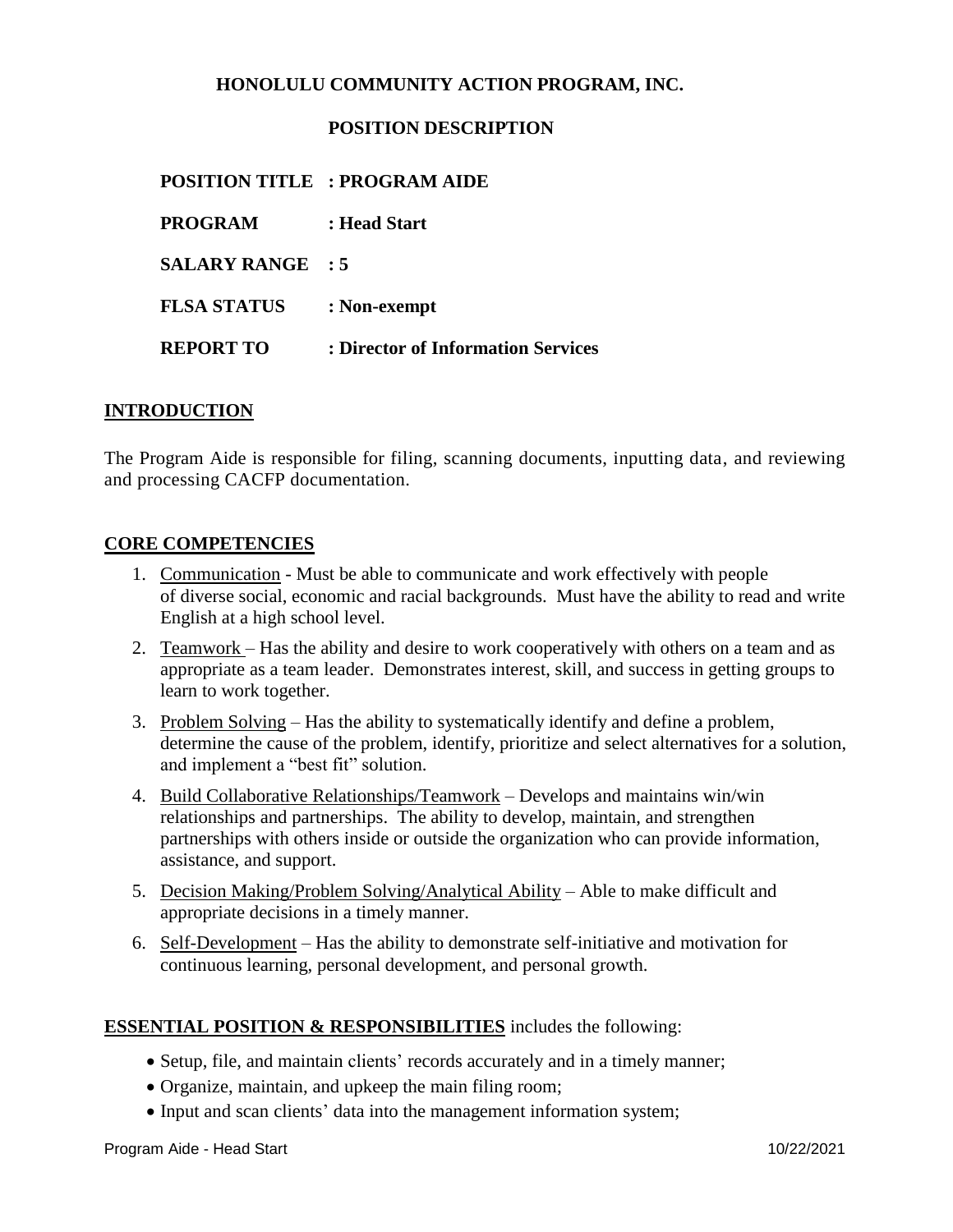- Input and scan staff data into the management information system;
- Review CACFP sign-in/sign-out paperwork on a weekly and/or monthly basis;
- Compile CACFP purchase and reimbursement meals count on a weekly and/or monthly basis;
- Generate CACFP reports on a weekly and/or monthly basis; and
- Perform other related duties as assigned or required.

# **MINIMUM QUALIFICATIONS**

To perform this job successfully, an individual must be able to perform each essential duty satisfactorily. The requirements listed below are representative of the knowledge, skills, and/or ability required. Reasonable accommodation may be made to enable individuals with disabilities to perform the essential functions.

# **EDUCATION**

High school diploma or equivalent.

## **EXPERIENCE**

Office Technology Certificate preferred. A minimum of one year general clerical experience and must be computer literate in MS Office and data processing.

|                                                           | Never/<br>Rarely | At Times | Often/<br>Constant |
|-----------------------------------------------------------|------------------|----------|--------------------|
| <b>Work Locations: indoors</b>                            |                  |          | X                  |
| <b>Work Locations: outdoors</b>                           | X                |          |                    |
| Work Locations : sitting                                  |                  |          | X                  |
| Walking/standing                                          |                  | X        |                    |
| Bending/crouching/reaching, etc                           |                  | X        |                    |
| Lifting/carrying - light<br>(up to $10$ lbs)              |                  | X        |                    |
| - medium $(11 \text{ to } 20 \text{ lbs})$                |                  | X        |                    |
| $(over 20$ lbs)<br>- heavy                                | X                |          |                    |
| Contact with hazardous materials                          | X                |          |                    |
| Dust, smoke, odors, noise, etc.                           | X                |          |                    |
| Travel - inter-island                                     | X                |          |                    |
| Travel - long distance (mainland, international)          | X                |          |                    |
| Use standard office equipment (including PC)<br>keyboard) |                  |          | X                  |

## **PHYSICAL DEMANDS/WORKING CONDITIONS**